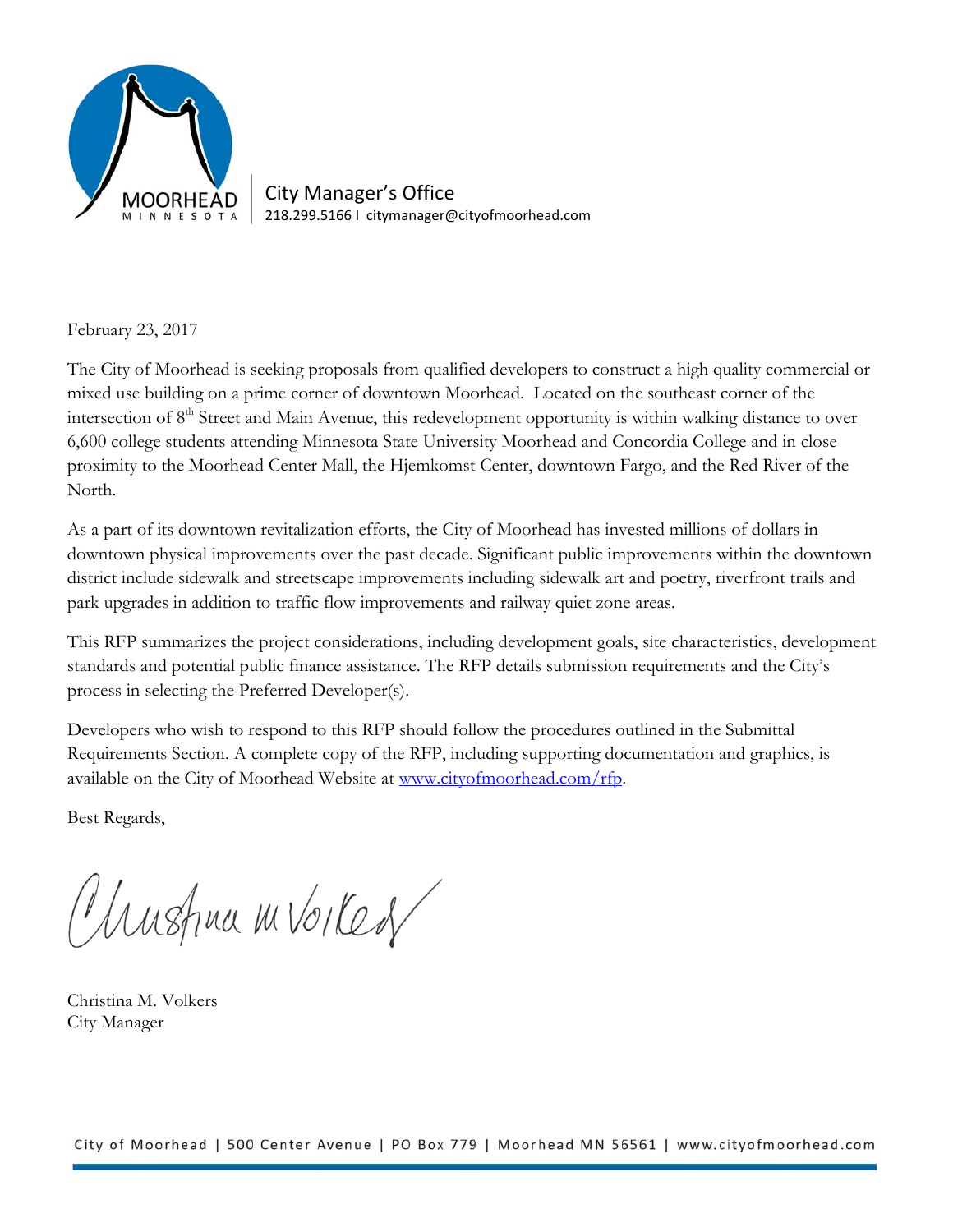CITY OF MOORHEAD



# REQUEST FOR PROPOSALS

## $8^{\mathrm{TH}}$  STREET & MAIN AVENUE REDEVELOPMENT PROJECT

500 CENTER AVENUE  $MOO$ RHEAD,  $MN$  56560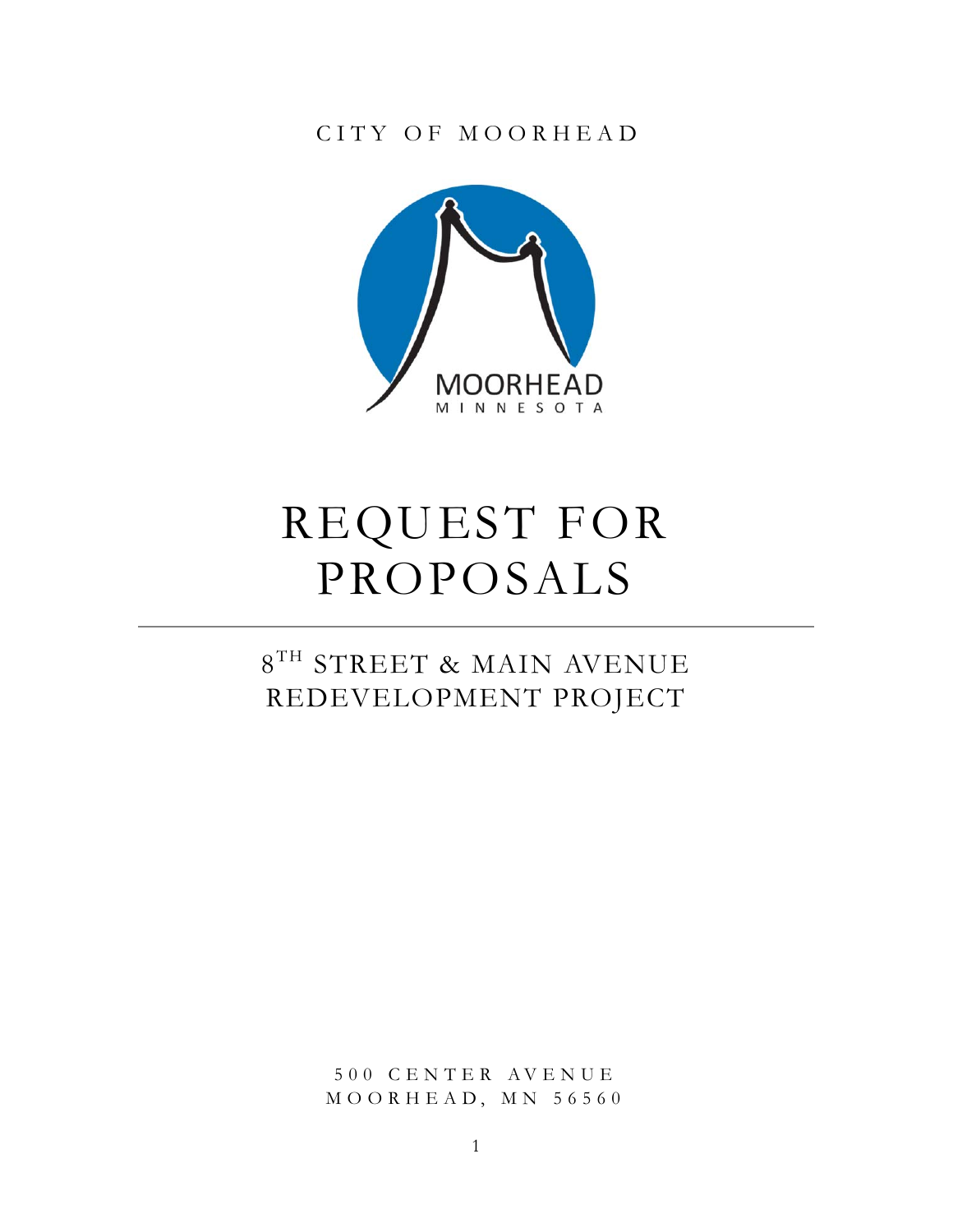## TABLE OF CONTENTS

| Development Opportunity |
|-------------------------|
|                         |
|                         |
|                         |
| Development Information |
|                         |
|                         |
|                         |
|                         |
|                         |
|                         |
|                         |
| Financials              |
|                         |
|                         |
|                         |
|                         |
|                         |
|                         |
|                         |
|                         |
|                         |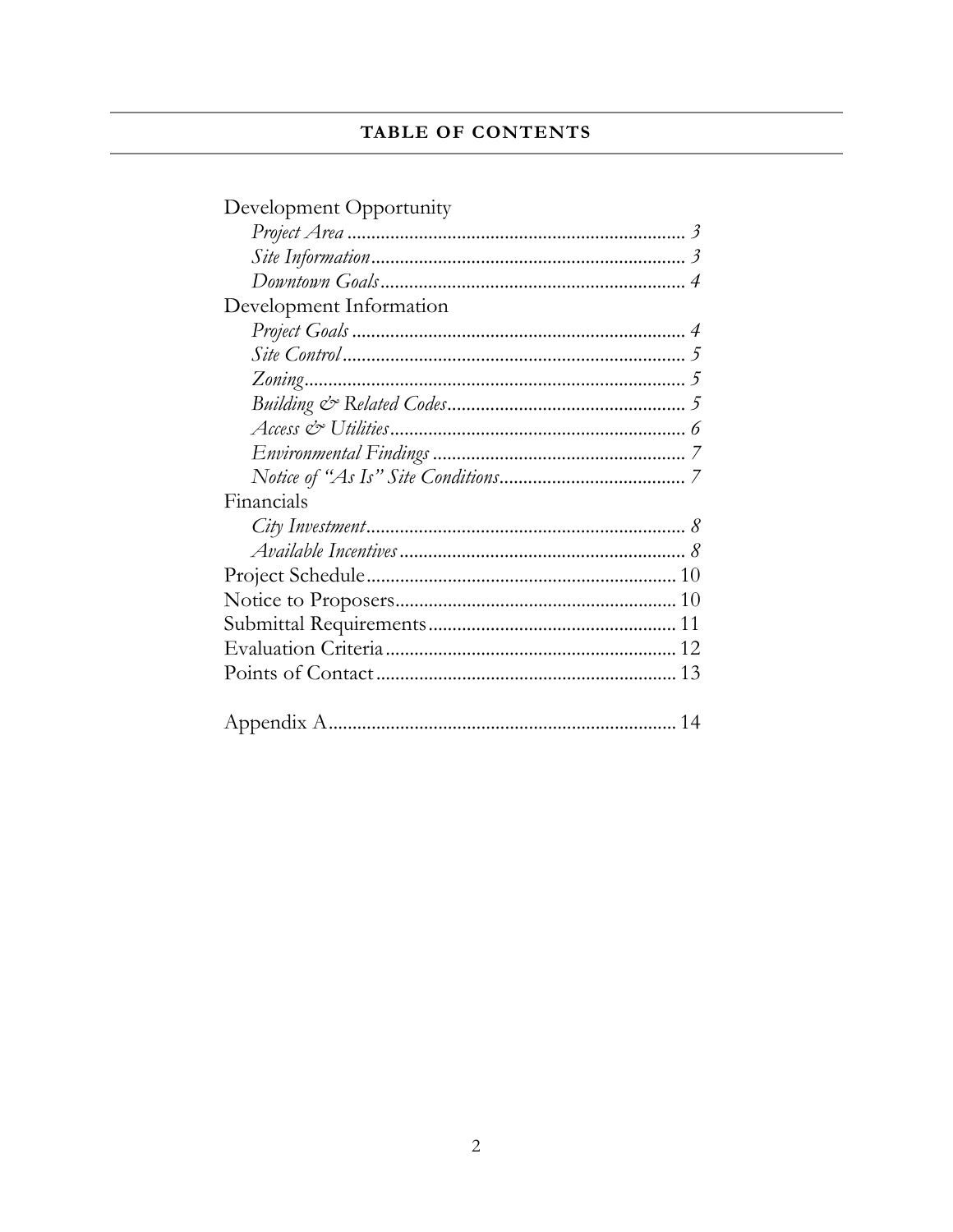## **DEVELOPMENT OPPORTUNITY**

#### **PROJECT AREA**

The redevelopment site is approximately 27,614 square feet, and located in the southeast corner of the intersection at 8<sup>th</sup> Street South/Highway 75 and Main Avenue in Moorhead, MN.



The City acquired property in 2016 to accommodate a roadway reconstruction project intended to improve traffic flow – including a new turn lane and traffic signal at  $8<sup>th</sup>$  Street and Main Avenue. The Project Area is the remaining property not needed for the street and infrastructure improvements. The Project Area has been identified as a priority development area and prime location for high quality redevelopment. The City envisions that this redevelopment area will serve as cornerstone to continued redevelopment in the area and in downtown Moorhead.



## **SITE INFORMATION**

The former Tesoro and Cook Floor properties (104 and 108 8<sup>th</sup> Street South) were acquired in order to obtain the right-of-way needed to construct a northbound to eastbound turn lane and new traffic signals at 8<sup>th</sup> Street and Main Avenue. The registered underground storage tanks and contaminated soils were removed. Landwehr Construction completed demolition of the buildings.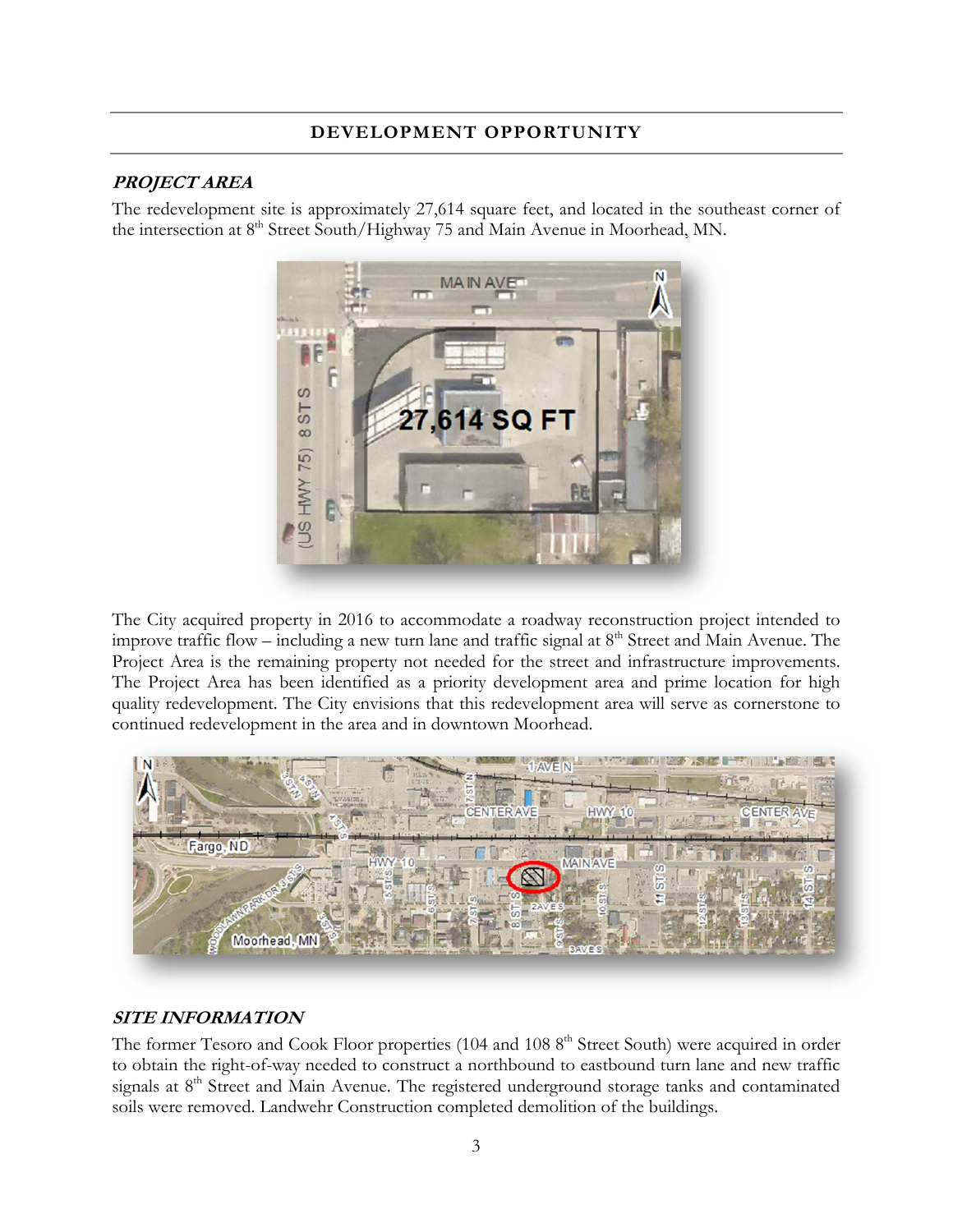#### **DOWNTOWN GOALS**

The Fargo-Moorhead Downtown Framework Plan Update in 2007 outlined the following four goals for Downtown:

- **Economic Vitality** Provide an attractive physical and business environment that will both strengthen current businesses and attract new commercial enterprises that combine to result in a sound economic base that is marked by sustainability and diversity.
	- o This includes improved multi-modal transportation systems. The City of Moorhead has recently made significant updates to vehicular traffic to promote and develop Downtown as a place that will attract and accommodate visitors and residents both day and night, weekdays and weekends.
- **Balanced Housing Choices** Establish a sustainable Downtown housing market by promoting a full range of housing types and price ranges. Enhance the sense of community and neighborhood in the Downtown area.
- **Vibrant City Center** Continue to stimulate Downtown's emergence as a compelling, vital destination that is a hub of activity that provides a positive experience for visitors and residents.
	- o The City has made strategic public investments to stimulate and sustain private investment. This project will contribute to Downtown's goal to be the region's 'Place to Be,' a place that is safe and walkable, full of activity generators and destinations that connect people, places and activities. Downtown aspires to be the focal point comprised of a rich and supportive mix of land uses.
- **Unique Character** Recognize and capitalize on Downtown's distinct character and environment – the uniqueness that makes us "Fargo-Moorhead" and provides our sense of community, respects our heritage, and provides a quality place for visitors, workers, students and residents.

**Appendix A** is a compilation of studies the City of Moorhead uses to guide the decision making process in its desire to grown and enrich its downtown core in pursuit of a robust and thriving city center.

## **DEVELOPMENT INFORMATION**

#### **PROJECT GOALS**

*High-Quality Design with Architectural Character* 

- o Create a distinct identity with high quality architectural materials and features.
	- o Build upon historic buildings and landmarks.
		- This site is adjacent to a National Register of Historic Places structure: St. John the Divine Episcopal Church, designed by Cass Gilbert in 1898 at 120  $S. 8<sup>th</sup> Street.$
		- The Moorhead Dairy Queen is a community icon and has been "Serving Up Smiles" since 1949.
	- o Visual interest and harmony fostered through alignment, proportion and materials.
	- o Optimize landscaping design to create inviting location.
	- o Connections and balance between moving vehicles safely and pedestrian-oriented development.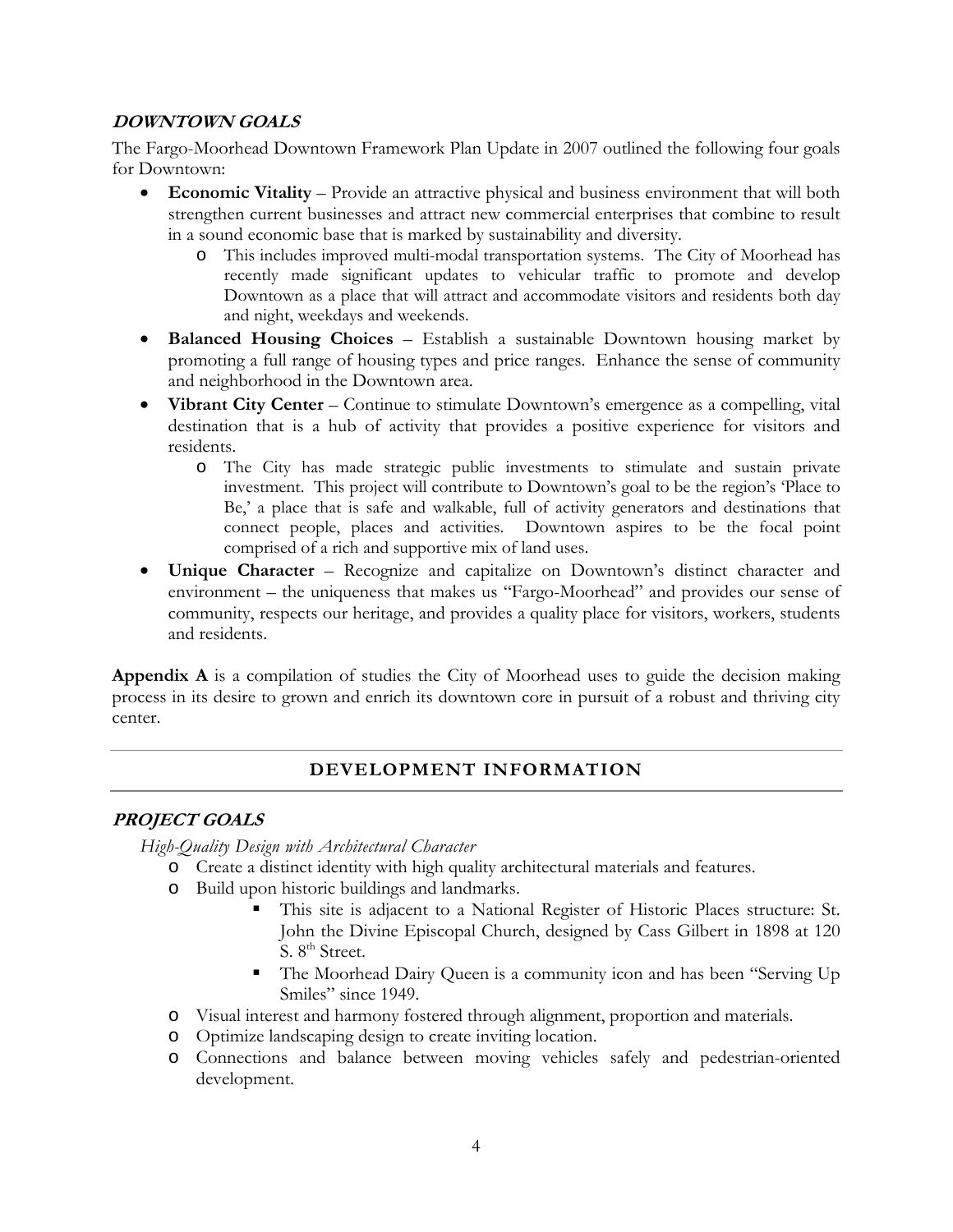Preference will be given to projects that enhance Moorhead's downtown environment by integrating building and design features which promote a downtown/urban feel – including but not limited to features such as enhanced building facade, detailing and materials, iconic or innovative signage, lighting, accentuated entrances, public art, and site layout (building placement, bike/pedestrian integration and creative parking solutions). Projects are encouraged to include multiple stories to utilize the site for its highest and best use. Other aesthetic considerations may include screened surface parking areas with landscaping, fencing, etc. which is compatible with the building design and pedestrian access.

*Return on Public Investment* 

- o Timely development; details to be negotiated in Development Assistance or Purchase Agreement
- o Enhance commercial vitality of the downtown.
- o Property tax base expansion.
- o Return on public investment for acquisition and demolition

#### **SITE CONTROL**

The City of Moorhead owns the Project Area. Proof of site control must be included with the RFP submittal for any areas proposed for redevelopment other than the City-owned property.

#### **ZONING**

The Project Area is currently zoned Community Commercial (CC) although the City would consider an application for a rezoning request to one of the adjacent zoning districts. Adjacent zoning districts include Downtown Mixed Use and Corridor Mixed Use.

|                                    | <b>Current Zoning</b>       | <b>Adjacent Zoning 1*</b>  | Adjacent Zoning 2*          |
|------------------------------------|-----------------------------|----------------------------|-----------------------------|
|                                    | <b>Community Commercial</b> | <b>Downtown Mixed Use</b>  | <b>Corridor Mixed Use</b>   |
| <b>Building Setbacks</b>           |                             |                            |                             |
| Front – North                      | 10'                         | $0^{\prime}$               | 5'                          |
| Rear – South                       | 10'                         | ()                         | $\theta$                    |
| Street Side - West                 | 10'                         | ()                         | 5'                          |
| Interior Side - East               | 5'                          | $()^{\prime}$              | ()                          |
| <b>Landscaping Required</b>        | Yes                         | Yes                        | Yes                         |
| <b>Maximum Impervious Surface</b>  | 85%                         | None                       | None                        |
| Architectural requirements         | $\rm No$                    | Yes                        | Yes                         |
| Maximum Building Height            | 45'                         | None                       | 45'                         |
| <b>Floor Area Ratio</b>            | None                        | Minimum 1.0; No maximum    | None                        |
| <b>Off Street Parking Minimums</b> | Yes                         | Accessible spaces required | Yes                         |
| <b>Commercial Uses</b>             | Yes                         | Yes                        | Yes                         |
| <b>Residential Uses</b>            | $\rm No$                    | Yes                        | Yes                         |
| Signage                            | Allowance for freestanding, | Allowance for wall, roof,  | Allowance for freestanding, |
|                                    | wall, roof, monument        | monument                   | wall, roof, monument        |

*Zoning Snap Shot:* 

\*Requires Property Rezoning

This snap shot is not all encompassing; a complete outline of zoning standards may be obtained by contacting the City Planner and Zoning Administrator.

#### **BUILDING & RELATED CODES**

Projects must be designed and constructed to meet the 2015 Minnesota State Building Code including the 2015 Minnesota State Plumbing Code. An Erosion and Sediment Control Permit will be required to comply with Stormwater standards.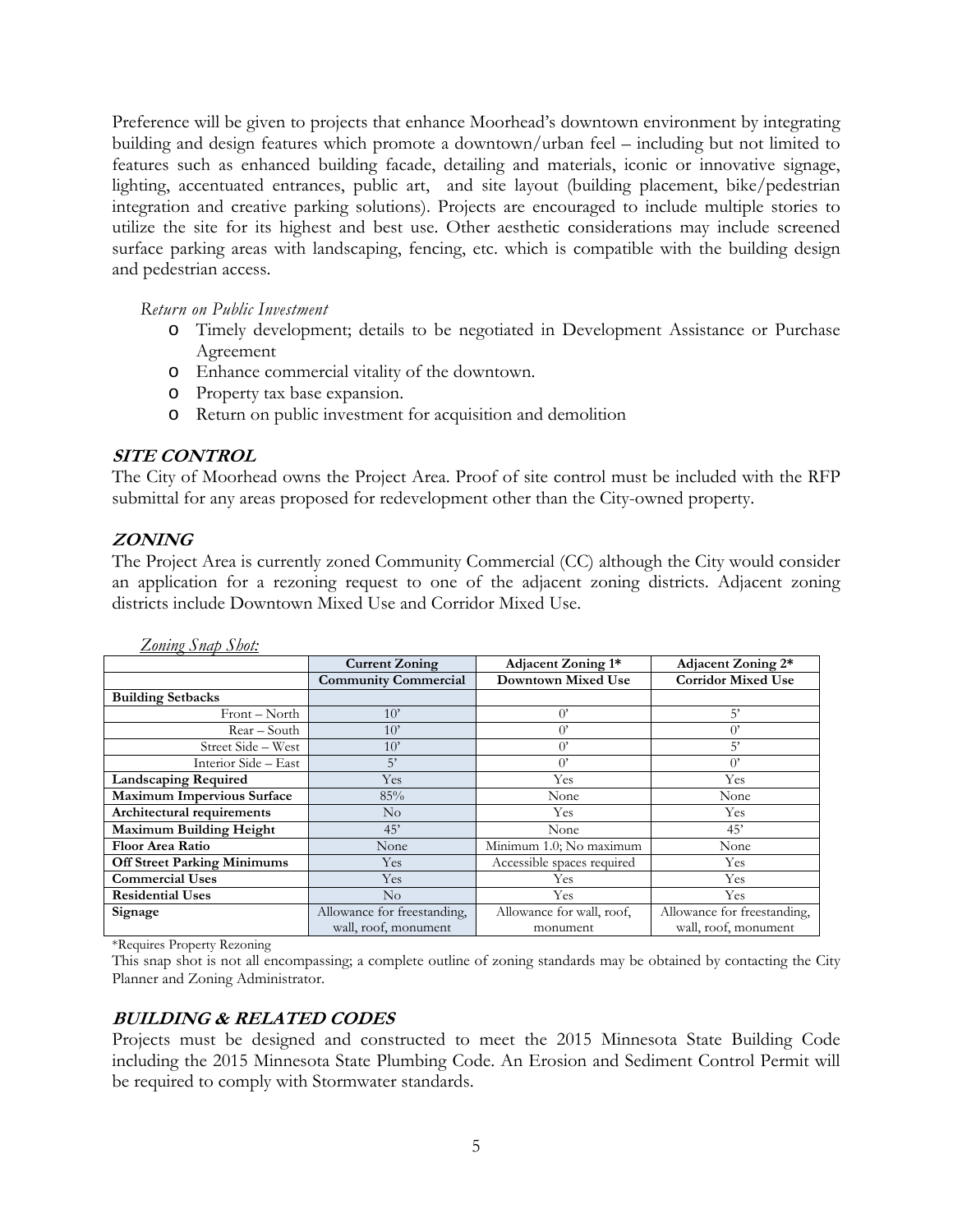#### **ACCESS & UTILITIES**

Access: There is an existing driveway accessing Main Avenue on the far eastern portion of the Project Area. The access point showing in the map below is shared by the Project Area and the parcel to the east, however, there is no known reciprocal assess agreement between the former owner (Tesoro) and the adjacent property owner to the east. Please note that the access area may be extended to the west to accommodate two-way access of the Project Area. The maximum access width, as measured at the intersection of the sidewalk, is 40 feet. No access to the Project Area from 8<sup>th</sup> Street (Highway 75) will be permitted.

Water: A new 8" PVC water service line will be installed in the spring of 2017.

Electric: Moorhead Public Service Electric Division will work with the chosen developer during the design process to utilize the existing electric service or install a new service, as necessary.

Sanitary Sewer: A new cleanout will be installed in the spring of 2017. The size of the existing service line is unknown, but thought to be either a four inch or six inch line. If the proposed project requires a new service line, it is recommended that a new service line be connected to the sanitary sewer line in 8<sup>th</sup> Street/Hwy 75.

Storm Sewer: There is no storm sewer service line to the site, although there is a storm sewer inlet in the gutter in Main Avenue towards the west of the lot.

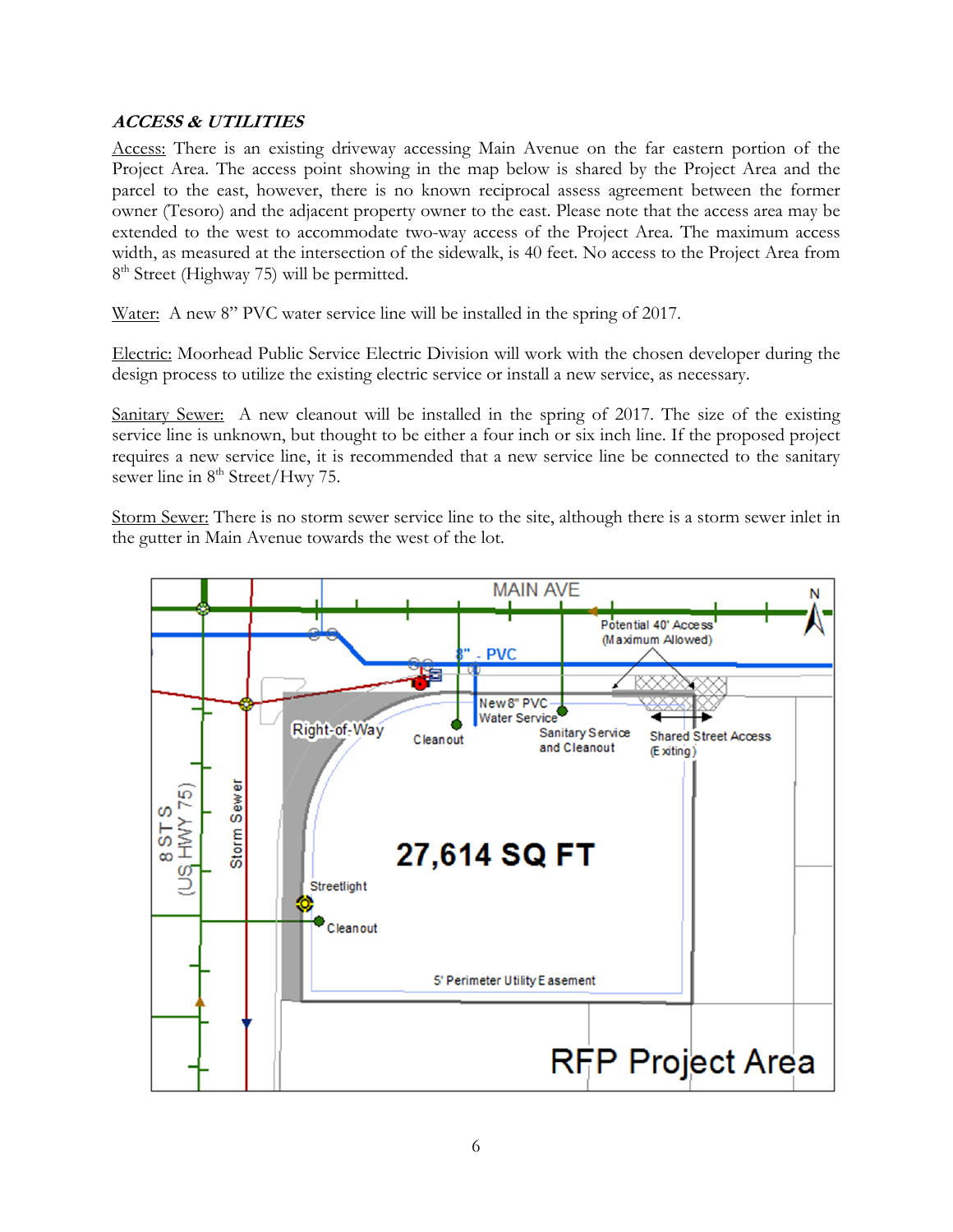Street Improvements: The CIMS project is ongoing. A final mill and bituminous overlay to correct pavement deficiencies will be completed in the Project Area in the spring/early summer of 2017. Streetscape features may be incorporated for parking lot screening (if applicable) and aesthetic lighting is proposed on Main Ave between  $8<sup>th</sup>$  and  $11<sup>th</sup>$  Streets with stamped/colored concrete sidewalks where possible.

#### **ENVIRONMENTAL FINDINGS**

This City of Moorhead has untaken a variety of environmental and geological assessments on the Project Area. Due to the history of this site – with multiple releases and closure letters – the City recommends a Development Response Action Plan (DRAP) be developed and provided to the MPCA for review prior to commencing construction. This process will help safeguard the developer from construction delays, financing issues, incurring expensive environmental remedies that were not anticipated or performed in an orderly manner. The developer should allow approximately 45 days for completion of the DRAP review process. The City completed a building survey to remove any hazardous or regulated material prior to demolition. Full reports available at: https://transfers.cityofmoorhead.com/public/rfp

#### **Phase 1 Environmental Site Assessment**

The Phase I Environmental Site Assessment recently prepared for the City of Moorhead indicates the site has been occupied by three different gasoline stations. All of the registered storage tanks have been removed. Three petroleum releases have been reported by the gasoline stations located at this site. Soil and groundwater impacts have been documented at this site. The files on all three releases have been closed by the MPCA indicating that investigation and cleanup of the reported releases had been completed to the satisfaction of the MPCA. If petroleum contamination is encountered during redevelopment the MPCA must be notified. Full report available at: https://transfers.cityofmoorhead.com/public/rfp

#### **NOTICE OF "AS IS" SITE CONDITIONS**

The Preferred Developer will be acquiring the Project Area in "AS IS", "WHERE AS", and with "ALL FAULTS" condition.

The Project Area previously contained underground storage tanks and petroleum-related substances. There is known petroleum-related contamination on the Project Area. "Petroleumrelated" means petroleum, gasoline, kerosene, diesel oil, or any petroleum-related substance. Following closing of the sale of the Project Area, the Preferred Developer will be required to indemnify, defend, insure and hold the City harmless from and against any and all present or future claims or demands, and any and all damages, losses, injuries, liabilities, causes of actions (including, without limitation, causes of action in tort or asserting a constitutional claim), costs and expenses (including, without limitation, fines, penalties, judgment, attorneys' fees) of any kind or character, known or unknown, arising from or in any way related to the Preferred Developer's presence, use, storage, generation, manufacture, transport, release, leak, spill, disposal, or other handling of any Petroleum-related substances in, on or under the Project Area, contamination of water, land, or air on or about the Project Area resulting from the disposal or existence of Petroleum-related substance(s), or through or from previous operations on the Project Area, regardless of when such contamination may have actually occurred.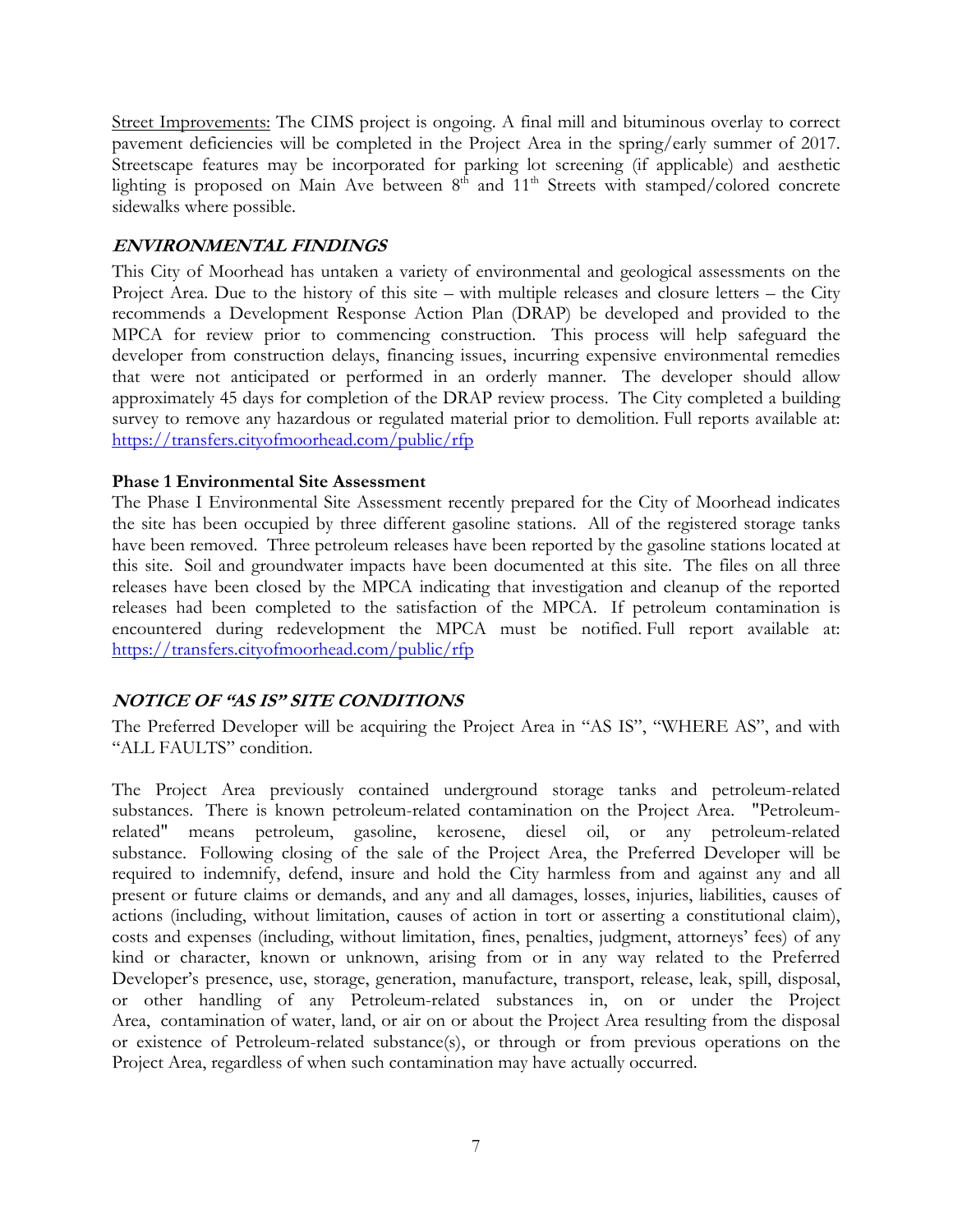#### **CITY INVESTMENT**

The public investment in the acquisition and site work at this property is approximately \$1.4 million for acquisition, relocation, remediation, and demolition costs. The City of Moorhead recognizes there is a balance between purchase price, development assistance, project market value, and community impact, and will evaluate proposals with those factors in mind. Proposals received will be evaluated by the City's Finance Department, and preference will be given to projects that recapture the City's investment.

#### **AVAILABLE INCENTIVES**

The City has historically offered two types of financial incentives for similar projects, and would entertain consideration of either of these incentives for this development. Please note, TIF and the UP Zone incentive are mutually exclusive, and cannot be combined.

 **Urban Progress Zone Incentive** – The site is located within the Urban Progress Zone (UP Zone) and may be eligible to receive a property tax exemption. Exemption applies to new building value only; land remains taxable. The project must meet both new building and job creation (or retention) goals. If a project does not meet both minimums, the lower of the two apply.

| New Building<br><b>Taxable Value</b> | <b>Full Time Equivalent Jobs</b><br>(Minimum created or<br>retained) | <b>Standard Term</b><br>$100\%$ yrs 1-5;<br>99% yrs 6-20 | <b>UP Zone Project</b><br><b>Additional Years /</b><br>% of Exemption |
|--------------------------------------|----------------------------------------------------------------------|----------------------------------------------------------|-----------------------------------------------------------------------|
| \$150,000-249,999                    | 1                                                                    | 2 years                                                  | 80-60-40-20                                                           |
| \$250,000-499,999                    | $\overline{c}$                                                       | 3 years                                                  | $80 - 60 - 40 - 20$                                                   |
| \$500,000-999,999                    | $\mathfrak{Z}$                                                       | 4 years                                                  | 80-60-40-20                                                           |
| $$1-1.99$ million                    | 5                                                                    | 5 years                                                  | $80 - 60 - 40 - 20$                                                   |
| \$2-2.99 million                     | 6                                                                    | 6 years                                                  | 80-60-40-20                                                           |
| \$3-3.99 million                     | 7                                                                    | 7 years                                                  | 80-60-40-20                                                           |
| \$4-4.99 million                     | 8                                                                    | 8 years                                                  | 80-60-40-20                                                           |
| \$5-5.99 million                     | 9                                                                    | 9 years                                                  | $80 - 60 - 40 - 20$                                                   |
| \$6-6.99 million                     | 10                                                                   | 10 years                                                 | 80-60-40-20                                                           |
| \$7-7.99 million                     | 11                                                                   | 11 years                                                 | $80 - 60 - 40 - 20$                                                   |
| \$8-8.99 million                     | 12                                                                   | 12 years                                                 | $80 - 60 - 40 - 20$                                                   |
| \$9-9.99 million                     | 13                                                                   | 13 years                                                 | $80-60-40-20$                                                         |
| \$10-10.99 million                   | 14                                                                   | 14 years                                                 | 80-60-40-20                                                           |
| \$11-11.99 million                   | 15                                                                   | 15 years                                                 | $80 - 60 - 40 - 20$                                                   |
| \$12-12.99 million                   | 16                                                                   | 16 years                                                 | 80-60-40-20                                                           |
| \$13-13.99 million                   | 17                                                                   | 17 years                                                 | $80 - 60 - 40$                                                        |
| \$14-14.99 million                   | 18                                                                   | 18 years                                                 | 80-60                                                                 |
| \$15-15.99 million                   | 19                                                                   | 19 years                                                 | 80                                                                    |
| \$16 million and up                  | 20                                                                   | 20 years                                                 | No ramp up                                                            |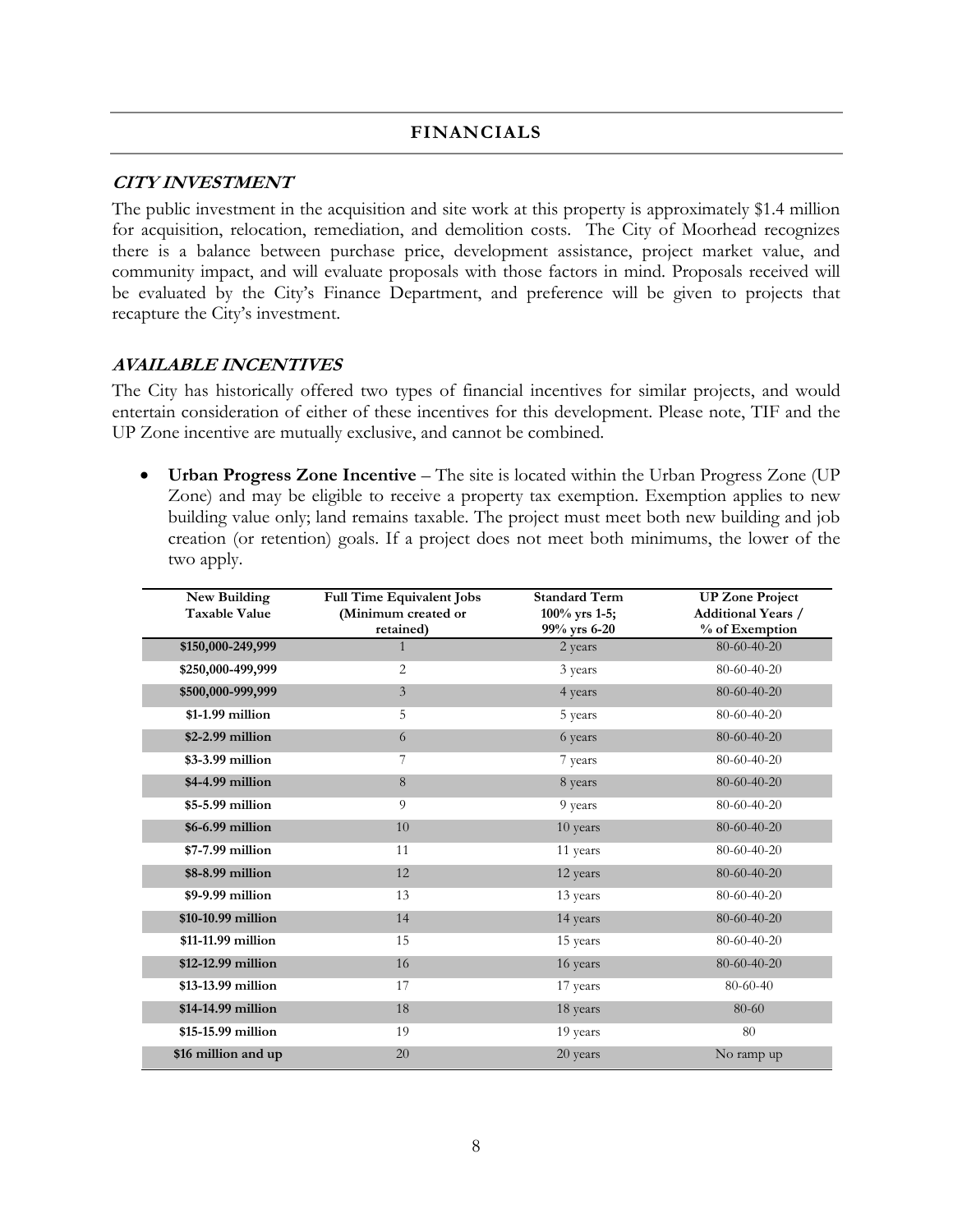- **Pay-Go Tax Increment Financing (TIF)** This site is located within the  $1<sup>st</sup>$  Ave N (Central Corridors) TIF District. TIF utilizes the increased property tax revenue that a new real estate development generates to finance "TIF eligible" expenses of the development. Potential TIF eligible expenses may include land acquisition, site preparation (environmental remediation), structured parking (underground or ramped parking), or public infrastructure improvements (upgraded utilities). For TIF to be utilized, the closing must occur on or before July 11, 2017. Upon completion of the project, as evidence by a Certificate of Completion, a TIF Note will be issued by the City to the developer which will allow reimbursement to the developer of TIF eligible expenses (land acquisition costs plus interest depending on the value/classification of the project) pursuant to the DAA.
- **Other** Any other requested incentives or proposed financial arrangements will be considered on a case-by-case basis. All financial arrangements will be vetted by the City of Moorhead's Finance Department and projects that recapture the City's investment will be given preference.

City/Developer Obligations: The developer and City will negotiate a Development Assistance Agreement (DAA) which outlines the purchase price and amount of incentives. The developer should be prepared to close on the land on or before July 11, 2017.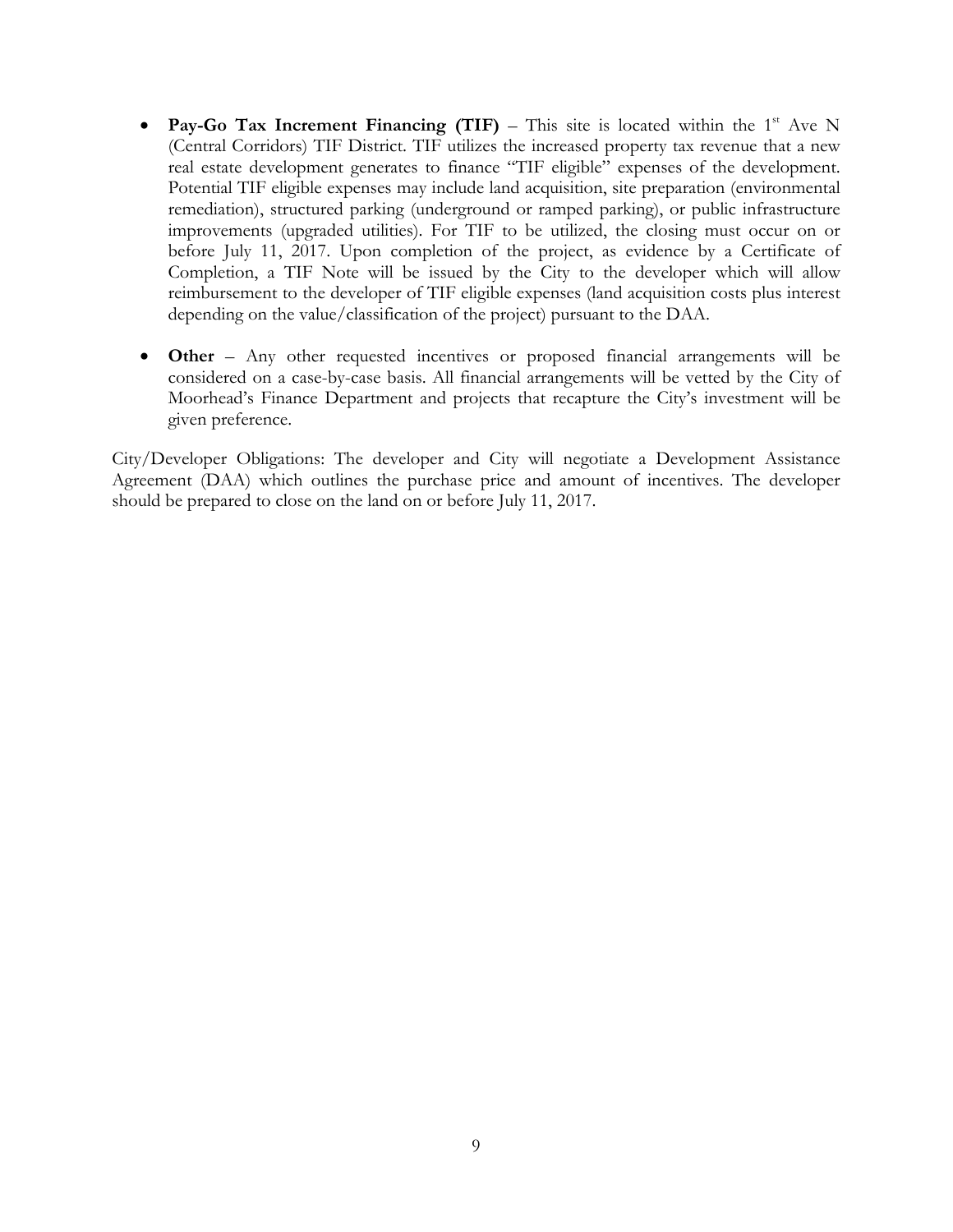### **PROJECT SCHEDULE**

| <b>Request for Proposals Issued:</b> February 23, 2017 |                                                                                                                     |
|--------------------------------------------------------|---------------------------------------------------------------------------------------------------------------------|
| <b>Proposals Due:</b>                                  | April 11, 2017, at 4:00 p.m.                                                                                        |
| <b>Remit to:</b>                                       | City of Moorhead<br>500 Center Ave $-4$ <sup>th</sup> Floor<br>PO Box 779<br>Moorhead, MN 56560<br>Attn: Amy Thorpe |
| <b>Peer Review Panel:</b>                              | Peer review panel shall be established to recommend a<br>preferred developer                                        |
| <b>Notice of Award:</b>                                | A preferred developer selection is anticipated at the<br>May 8, 2017, City Council meeting.                         |

## **NOTICE TO PROPOSERS**

#### **The City reserves the right to reject any and all proposals and to advertise for new proposals**.

The City Council, at its sole discretion, will select a "preferred developer" and initiate negotiations to enter into a Purchase Agreement. The preferred developer submitting the selected proposal will be required to provide the City a \$1,000 security deposit within 72 hours of notification of selection. The deposit will be applied to the purchase of property or forfeited to the City if the developer fails to enter into a Purchase Agreement with the City within 60 days of the notification of selection.

No real estate commission will be paid.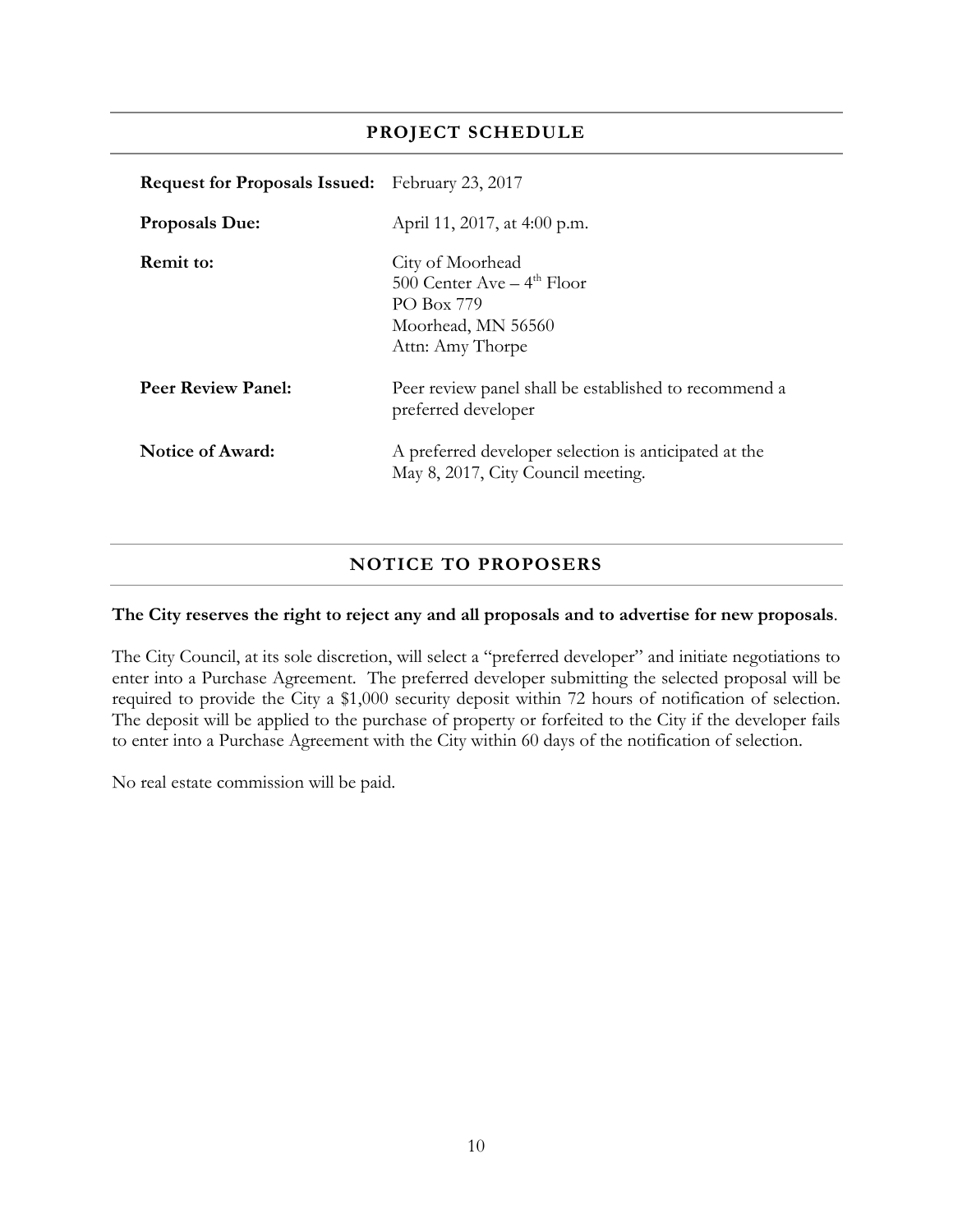## **SUBMITTAL REQUIREMENTS**

The minimum requirements for consideration in this RFP process are as follows:

- 1. Transmittal Letter:
	- a. A transmittal letter must accompany the submittal, signed by a principal of the proposed development team.
- 2. Development Team:
	- a. Describe Development Team, office location and general contact information, as well as information for the primary point of contact.
		- This must be accompanied by a listing the officers in the firm who are authorized to negotiate and execute agreements on behalf of the company.
	- b. Outline resumés for development team members including years of experience and role in the proposed project.
- 3. Development Concept and Schematics:
	- a. Site plans covering the Project Area (building(s), parking, open space, etc.).
	- b. Description of structure type, amenities and proposed construction materials used.
	- c. A minimum of one building elevation.
	- d. Description of proposed uses (and related square footages), open spaces, amenities, etc.
	- e. Typical floor plans with dimensions.
	- f. Please note anticipated zoning district and change in zoning, if applicable.
	- g. Proof of site control for acquisition of parcel(s) adjacent to this site, if applicable.
- 4. Phasing and Timeline:
	- a. Proposals should include a description of development plan timeline(s).
- 5. Financial Capability of Developer:
	- a. Letter from Financial Institution noting the following:
		- The Development Entity is in good financial standing, and
		- The Financial Institution supports and will finance the proposed project outlined within the development plan.
- 6. City Incentives and Land Purchase Offer:
	- a. Incentives Specify any City incentives to be utilized by the project.
	- b. Land Purchase Offer Specify the purchase price being offered to the City for acquisition of the redevelopment site.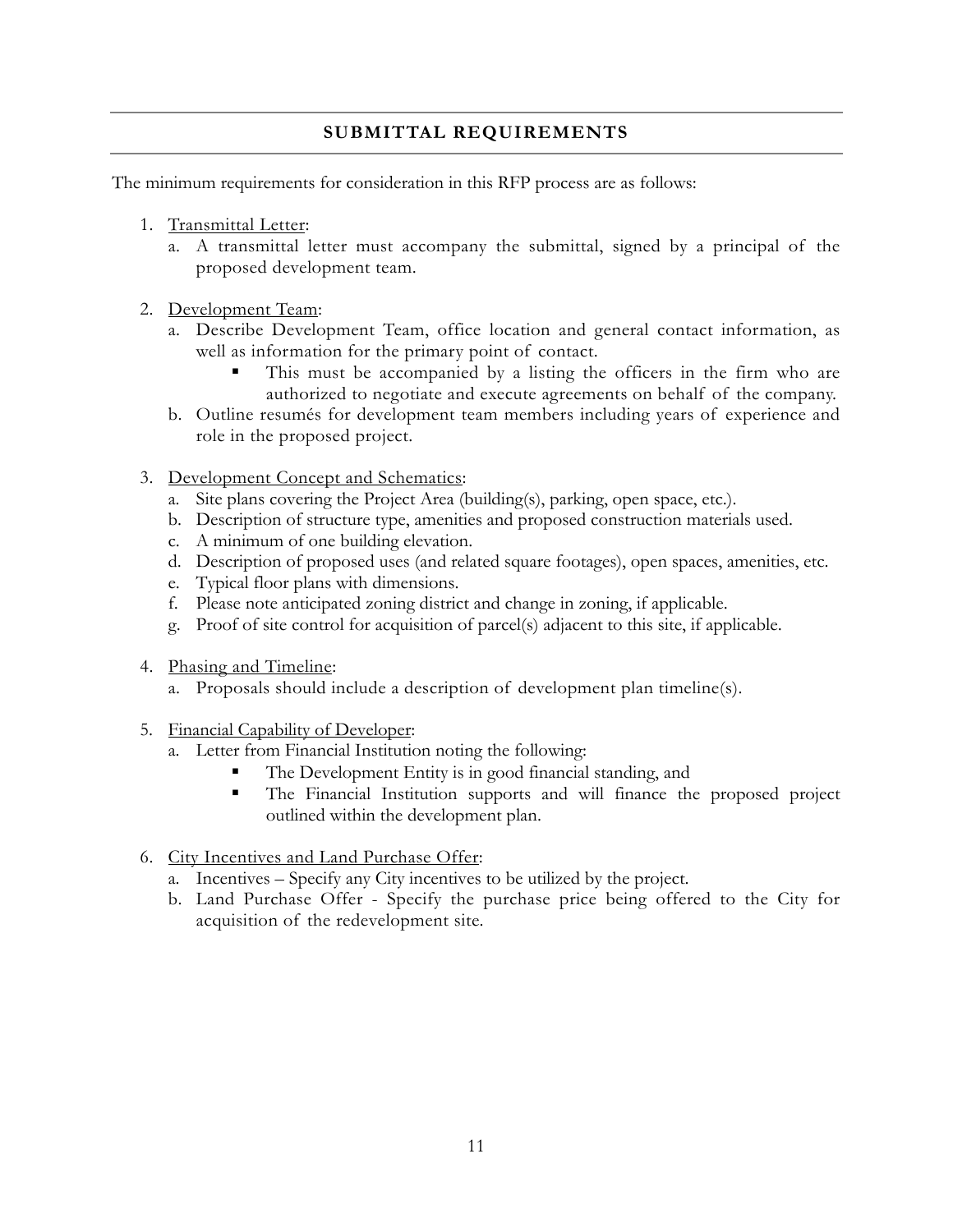#### **EVALUATION CRITERIA**

The Moorhead 8<sup>th</sup> and Main RFP Review Panel will select a preferred developer for the redevelopment of the Project Area. The recommendation will be forwarded to the City Council based upon the following factors (not necessarily in priority order):

#### **Qualifications / Experience / Financial Capability**

- $\checkmark$  Experience and success in developing similar projects.
- Qualification and experience of the project manager and of each team member to be assigned a stated role on the development team.
- $\checkmark$  Financial stability and capacity to arrange private financing and, if applicable, participate in public financing mechanisms for the project.
- $\checkmark$  The Developer's understanding of and proven ability to meet expectations on this type of project.
- $\checkmark$  Terms of acquisition, including City financial participation and purchase price being offered the City, for acquiring the Project Area.

#### **Development Concept and Financial Soundness of the Proposal**

- $\checkmark$  Degree to which the development concept and site design meet the City's Development Goals as identified within this RFP.
- $\checkmark$  The level of creativity shown in the development proposal intended to contribute to downtown Moorhead's vitality and future economic success.
- $\checkmark$  How the development proposal addresses building design and the surrounding area, including but not limited to pedestrian and vehicular access, the architectural presence of buildings and the mixture of land uses.
- $\checkmark$  Market and financial feasibility of the proposal.
- $\checkmark$  Development timeline, phasing and coordination among various elements of the project.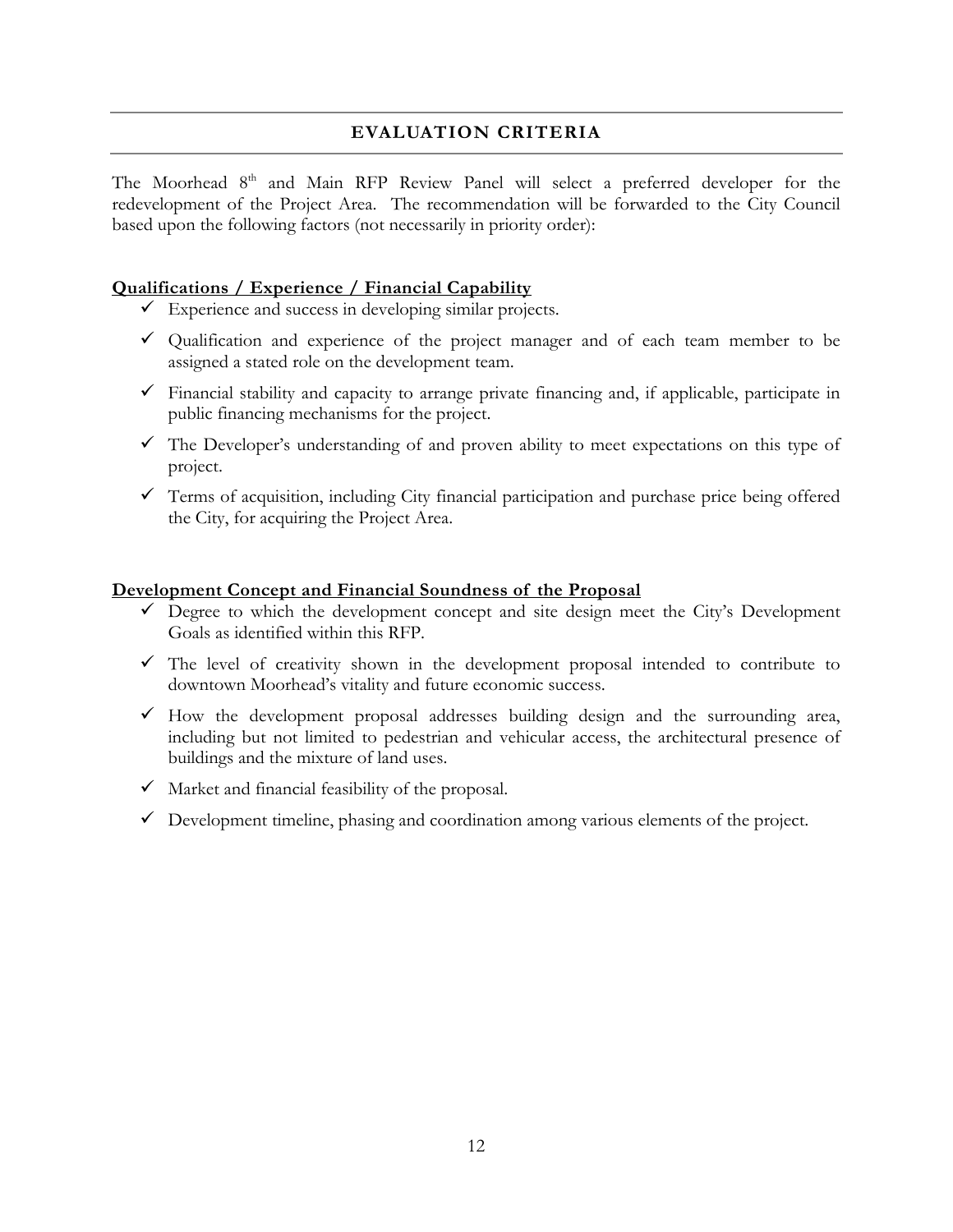## **POINTS OF CONTACT**

#### **Primary Points of Contact:**

- 1. Questions and requests for information should be made in writing. If warranted, the City may share questions and associated responses/answers with all RFP finalists, depending upon its classification as general use versus proprietary.
- 2. Property access will be made available by scheduled group or individual appointment.
- 3. City records will be made available to all finalists by scheduled group or individual appointment during regular business hours.
- 4. Any amendments or addendums to this RFP will be made in writing to all proposers as well as posted on the project website –  $\frac{www.cityofmoorhead.com/rfp}{$ .

| .111 | Ť<br>LA1 |
|------|----------|
|      |          |

| City Manager                        | Christina Volkers | 218.299.5166 |
|-------------------------------------|-------------------|--------------|
| Deputy City Manager                 | Scott A. Hutchins | 218.299.5376 |
| City Planner & Zoning Administrator | Kristie Leshovsky | 218.299.5332 |
| City Engineer                       | Robert Zimmerman  | 218.299.5393 |
| <b>Assistant City Engineer</b>      | Tom Trowbridge    | 218.299.5395 |
| Finance Director                    | Wanda Wagner      | 218.299.5318 |

*Moorhead Economic Development Authority Staff* 

| $\overline{\phantom{a}}$<br>Director<br>Executive | Graffeo<br>undv. | 299.5441<br><u>ገ1 ዪ</u><br>$\cup \cdot \triangle$ |
|---------------------------------------------------|------------------|---------------------------------------------------|
|                                                   |                  |                                                   |

*Moorhead Public Service Staff* 

| General Manager                | Bill Schwandt  | 218.477.8004 |
|--------------------------------|----------------|--------------|
| Water Distribution Engineer    | Kris Knutson   | 218.477.8071 |
| Electrical Engineering Manager | Travis Schmidt | 218.477.8084 |